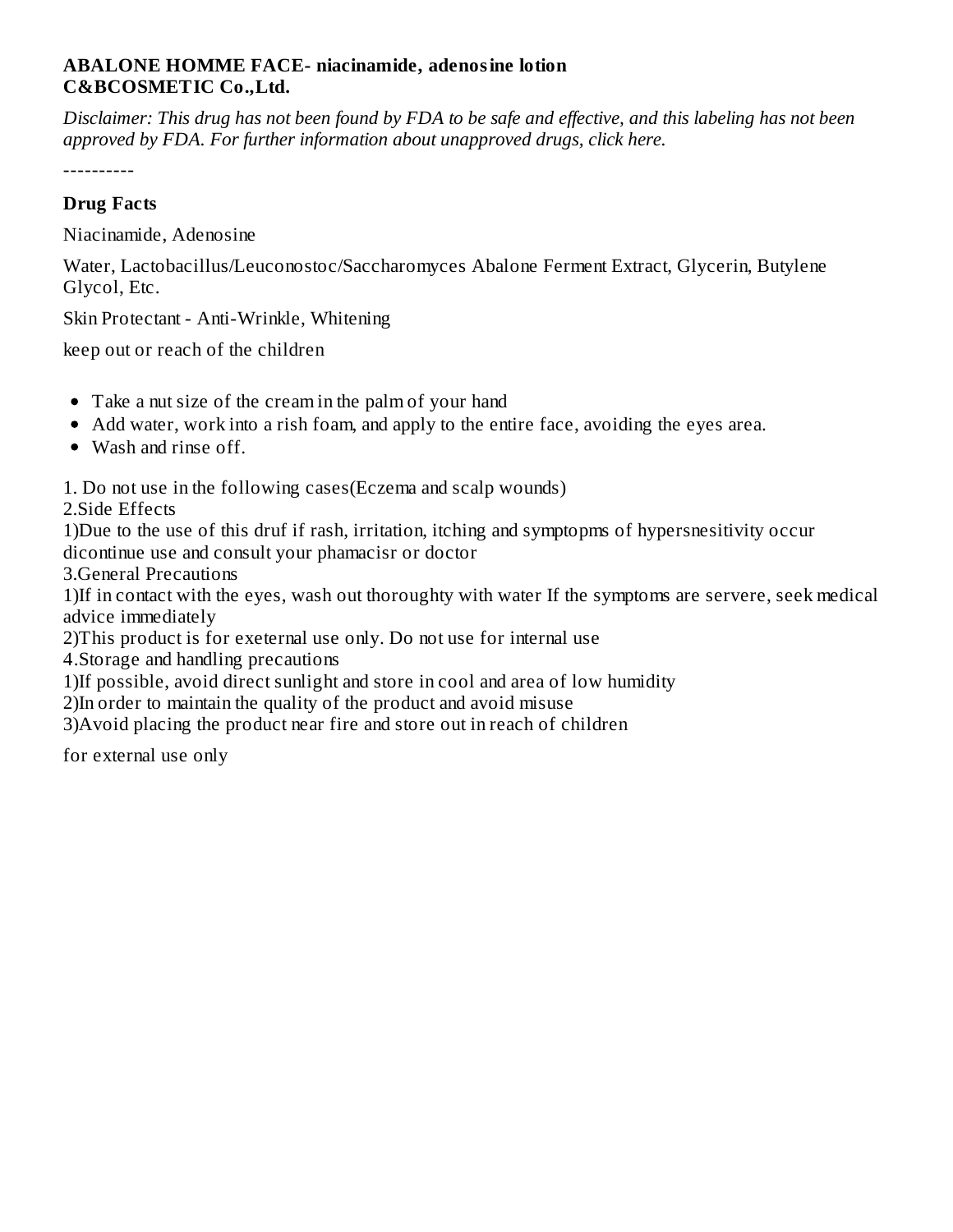## WRHE-4 [아발론] 음모 3층 세트 中 페이스로션 디자인 시안 (단상자)







### **ABALONE HOMME FACE**